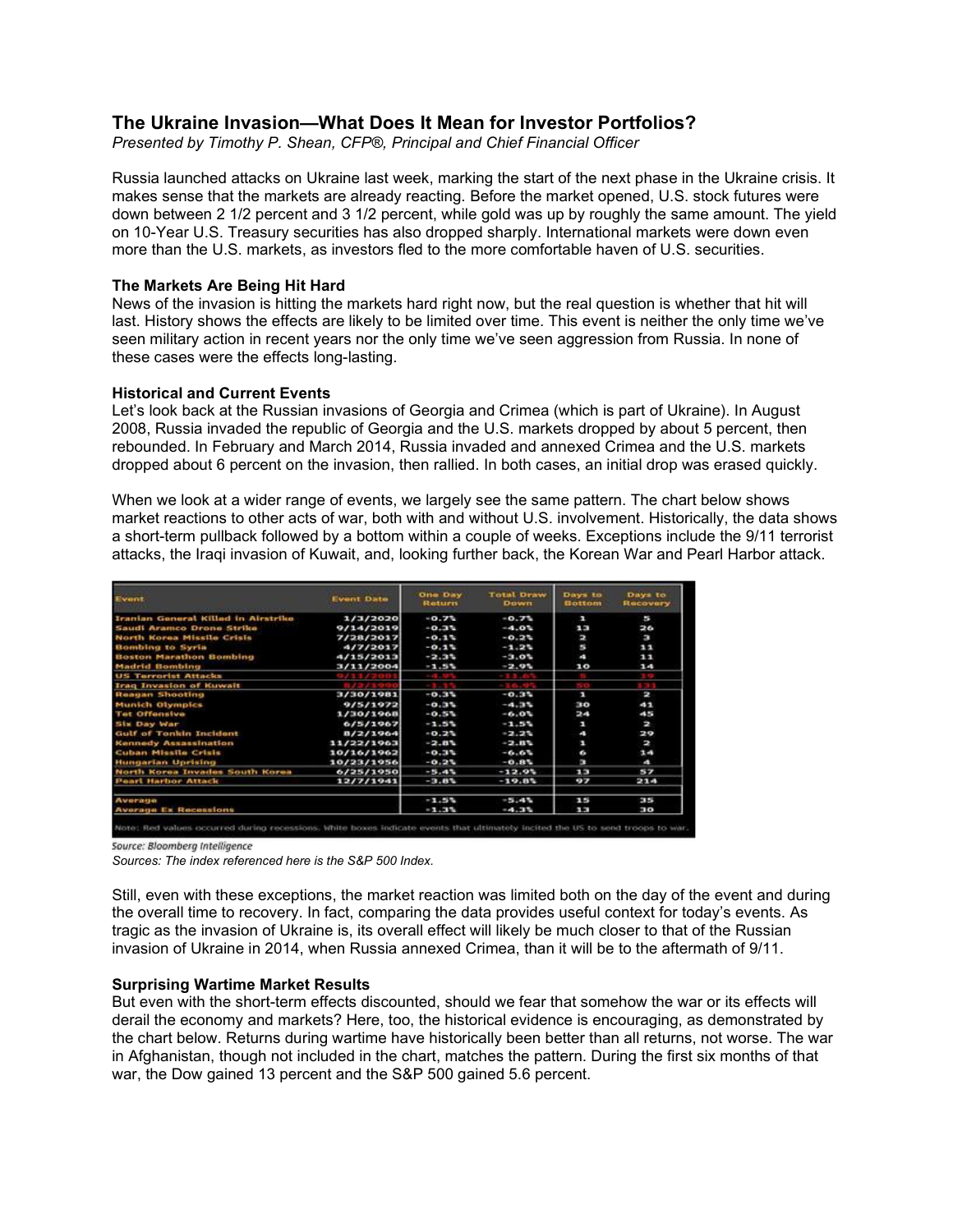# **Capital Market Performance During Times of War**

|                 |       |         |         |       | Large-Cap Stocks Small-Cap Stocks Long-Term Bonds Five-Year Notes Long-Term Credit Cash Inflation |      |      |
|-----------------|-------|---------|---------|-------|---------------------------------------------------------------------------------------------------|------|------|
| 1926-2013       |       |         |         |       |                                                                                                   |      |      |
| Return          | 10.0% | 11.6%   | 5.6%    | 5.3%  | 5.9%                                                                                              | 3.5% | 3.0% |
| Risk            | 19.0% | 27.2%   | 8.4%    | 4.4%  | 7.6%                                                                                              | 0.9% |      |
| All Wars        |       |         |         |       |                                                                                                   |      |      |
| <b>Return</b>   | 11.4% | 13.8%   | 2.2%    | 3.7%  | 2.8%                                                                                              | 3.3% | 4.4% |
| <b>Risk</b>     | 12.8% | 20.1%   | 6.4%    | 3.5%  | 5.5%                                                                                              | 0.7% |      |
| World War II    |       |         |         |       |                                                                                                   |      |      |
| Return          | 16.9% | 32.8%   | 3.2%    | 1.8%  | 3.0%                                                                                              | 0.3% | 5.2% |
| Risk            | 13.8% | 21.0%   | 1.9%    | 0.8%  | 1.1%                                                                                              | 0.0% |      |
| Korean War      |       |         |         |       |                                                                                                   |      |      |
| Return          | 18.7% | 15.4%   | $-1.1%$ | 0.7%  | 0.3%                                                                                              | 1.5% | 3.8% |
| Risk            | 11.1% | 12.7%   | 3.0%    | 1.7%  | 3.2%                                                                                              | 0.1% |      |
| Vietnam War     |       |         |         |       |                                                                                                   |      |      |
| Return          | 6.4%  | 7.3%    | 1.9%    | 4.7%  | 2.7%                                                                                              | 4.9% | 4.1% |
| Risk            | 12.1% | 21.1%   | 8.1%    | 4.4%  | 6.9%                                                                                              | 0.3% |      |
| <b>Gulf War</b> |       |         |         |       |                                                                                                   |      |      |
| Return          | 11.7% | $-1.2%$ | 12.5%   | 12.5% | 12.1%                                                                                             | 7.0% | 4.7% |
| Risk            | 19.4% | 27.5%   | 8.4%    | 3.8%  | 6.7%                                                                                              | 0.2% |      |

*Sources: The indices used for each asset class are as follows: the S&P 500 Index for large-Cap stocks; CRSP Deciles 6-10 for small-cap stocks; long-term US government bonds for long-term bonds; five-year US Treasury notes for five-year notes; long-term US corporate bonds for long-term credit; one-month Treasury bills for cash; and the Consumer Price Index for inflation. All index returns are total returns for that index.* 

*Returns for a war-time period are calculated as the returns of the index four months before the war and during the entire war itself. Returns for "All Wars" are the annualized geometric return of the index over all "war-time periods." Risk is the annualized standard deviation of the index over the given period. Past performance is not indicative of future results.*

### **Expect a Headwind**

This data is not presented to say that today's attack won't bring real effects and hardship. Oil prices are up to levels not seen since 2014, which was the last time Russia invaded Ukraine. Higher oil and energy prices will hurt economic growth and drive inflation around the world and especially in Europe, as well as here in the U.S. This environment will be a headwind going forward.

# **Economic Momentum Going Forward**

Will we see effects from the headwind caused by the Ukraine invasion? Very likely. Will they derail the economy? Not likely at all. During recent waves of Covid-19, the U.S. economy demonstrated substantial momentum, which should move us through the current headwind until markets normalize. We are already seeing U.S. production increase, which should help bring prices back down—as has happened before.

Despite very real concerns and risks the Ukraine invasion has created and current market turbulence, we should look to what history tells us. Past conflicts have not derailed either the economy or the markets over time. Historically, the U.S. has survived and even thrived during wars.

# **What This Means for Portfolios**

Although current events have unique elements, they're really more of what we've seen in the past. Events like last week's invasion do come along regularly. Part of successful investing—sometimes the most difficult part—is not overreacting. If you're comfortable with the risks you're taking, you might not be making any changes—except perhaps to start looking for some stock bargains. If you're worried, consider whether your portfolio allocations are at a comfortable risk level. If they're not, talk to your advisor.